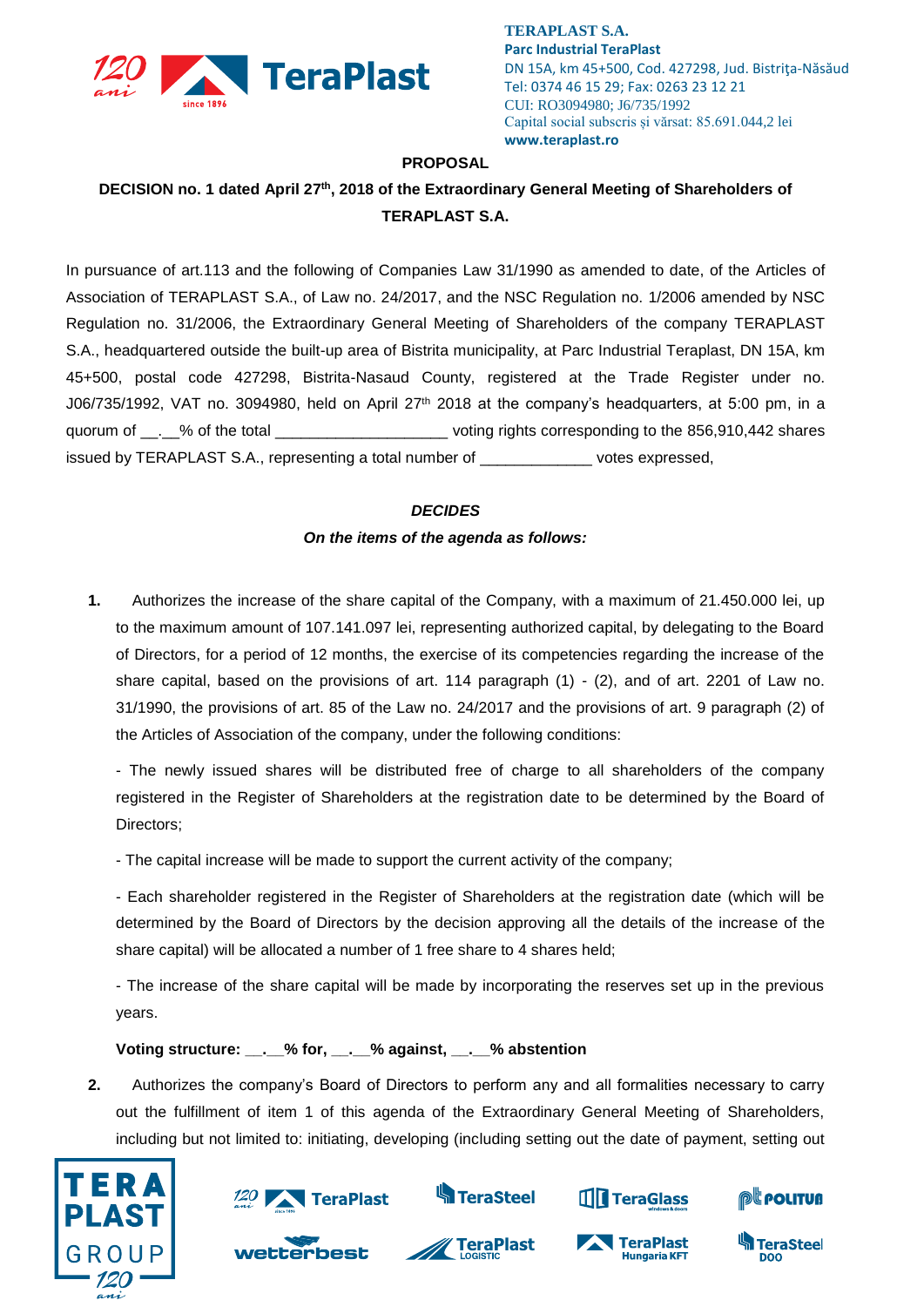

**TERAPLAST S.A. Parc Industrial TeraPlast** DN 15A, km 45+500, Cod. 427298, Jud. Bistriţa-Năsăud Tel: 0374 46 15 29; Fax: 0263 23 12 21 CUI: RO3094980; J6/735/1992 Capital social subscris și vărsat: 85.691.044,2 lei **www.teraplast.ro**

the registration date - the date that serves to identify the shareholders over whom the effects of the capital increase will be reflected, setting the ex-date, establishing the exact value with which the share capital is increased, determining the price at which the fraction of shares resulting from the application of the algorithm and the rounding of the results will be compensated), completing, registering and operating the increase of the share capital, the corresponding modification of the Company's Articles of Association, the drafting and signing of all documents and the fulfillment of any formalities for the implementation and registration of the increase of the share capital to the competent authorities.

**Voting structure: \_\_.\_\_% for, \_\_.\_\_% against, \_\_.\_\_% abstention**

**3.** Approves the updating of the Company's Articles of Association in accordance with those approved at item 1 above, as follows:

**Art. 9. par. (4) shall be inserted and shall have the following content: "The Board of Directors is authorized by the Articles of Association, for a period of 12 months from the date of completing the Articles of Association with this article, to increase the share capital of the Company with a value of maximum 21.450.000 lei, up to the maximum amount of 107,141,097 lei, representing authorized capital."**

**Voting structure: \_\_.\_\_% for, \_\_.\_\_% against, \_\_.\_\_% abstention**

**4.** Approves the total value of 185.000.000 lei as the maximum limit of indebtedness that the company can contract in the 2018 financial year and the approval of the warranty of credit and/or leasing contracts which are going to be accessed within the limit established, with security interest in real estate/pledge, assignments of current and future receivables rights, assignments related to current and future cash, resulting from current accounts and assignments of rights resulted from the insurance policies.

### **Voting structure: \_\_.\_\_% for, \_\_.\_\_% against, \_\_.\_\_% abstention**

**5.** To authorise the Board of Directors to take, for and on behalf of the Company, all the actions and steps required or useful for the enforcement of item 5 of this decision, up to the maximum agreed limit of indebtedness. Therefore, the Board of Directors shall issue decisions on: taking out bank loans, entering into credit/leasing contracts, extending the bank loan/leasing contracts, establishing the security structure corresponding to the taken out/extended bank loan or leasing contracts, restructuring/establishing new maturity dates for the granted loans, changing the structure of the securities for the pending loans, authorising the persons entitled to sign for and on behalf of TERAPLAST S.A. the bank loan contracts / the leasing contracts / the security contracts / the addendums to the bank loan/leasing contracts, and also any other complementary documents or instruments related to or referred to in the bank loan/leasing contracts, security contracts or any other documents, and also to sign any other forms and requests that might be necessary or useful in relation to such bank transactions.





wetterbest



**TeraPlast** 



**TeraPlast** 

**Hungaria KFT**